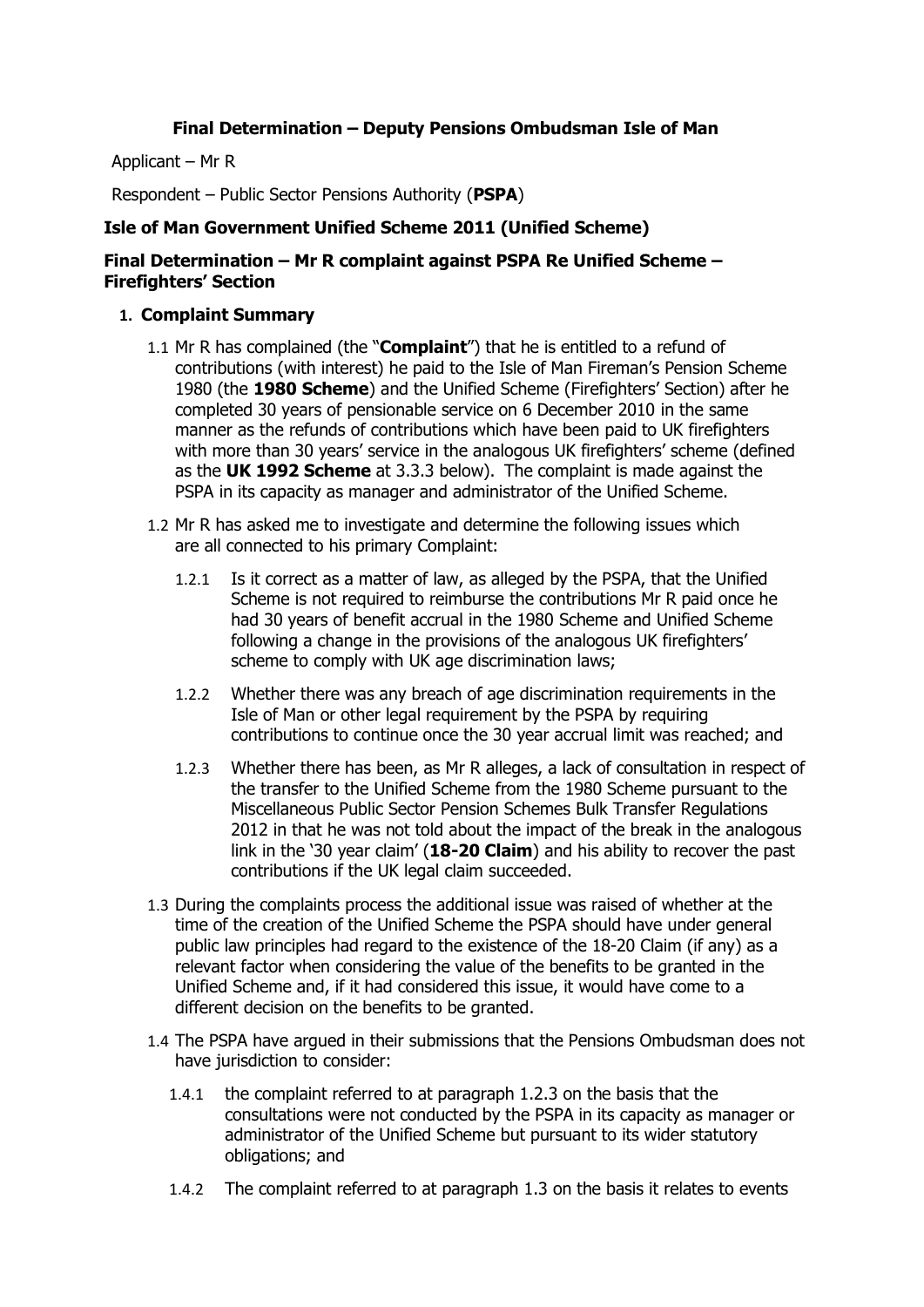which are more than 3 years after the events which are the subject of the complaint and that it would not be reasonable for the Pensions Ombudsman/Deputy Pensions Ombudsman to exercise his residual discretion to extend the period in the circumstances.

# **2. Summary of Determination on the above issues**

- 2.1 In relation to:
	- 2.1.1 issue 1.2.1, I find as a matter of law there is no requirement under the Unified Scheme (or the 1980 Scheme while it still existed) to reimburse the contributions Mr R paid once he had 30 years pensionable service and reached the 2/3rds maximum pension limit. This is as a legal consequence of the "by analogy link" being broken on 1 April 2012 before the analogous provisions requiring repayment of the contributions were brought into force in the relevant order in the UK.
	- 2.1.2 issue 1.2.2, I find as a matter of law that there is no breach of age discrimination or other legal requirement by the PSPA by requiring contributions to continue once the 30 year accrual limit was reached – the rules of the 1980 Scheme and the Unified Scheme both required contributions to continue during the relevant period of membership of those schemes;
	- 2.1.3 issues 1.2.3 and 1.4.1, I have no jurisdiction to make a determination on whether the 18-20 Claim should have been dealt with in the consultation process. The consultation was not issued by the PSPA as manager but pursuant to its wider statutory functions;
	- 2.1.4 issues 1.4.2 and 1.3, I find as a matter of law that the complaint is out of time and it is not reasonable to use my powers to extend the normal 3 year limitation period.
- 2.2 Accordingly, I do not uphold Mr R's Complaint.

## **3. Background**

- 3.1 Mr R was a member of the 1980 Scheme and reached 30 years' service on 6 December 2010. Mr R continued to make 11% employee contributions under the 1980 Scheme until he was bulk transferred to the Unified Scheme on 1 April 2012. Mr R then continued to make 11% employee contributions under the Unified Scheme until his retirement on 16 February 2013.
- 3.2 To understand the Complaint, it is necessary to first consider what was going on in the analogous UK firefighters' scheme and then to consider the complicated interaction between the IoM and UK firefighters' pension schemes.
- 3.3 Looking first at the UK:
	- 3.3.1 The 1980 Scheme gave the IoM firefighters the same benefits as UK firefighters and did so by a mechanism of analogous benefits. In particular the 1980 Scheme provided that "members of the [IoM] Fire Brigades shall be pensionable by analogy with the provisions of the "Firemen's Pension Schemes Orders". The "Firemen's Pension Scheme Orders" included "Firemen's Pension Scheme Orders of Parliament mentioned in the Schedule and any Orders of Parliament amending or consolidating those Orders."
	- 3.3.2 Although the 1980 Scheme applies Firemen Pension Scheme Orders with retrospective effect as from 1 April 1965, the main UK Order to which the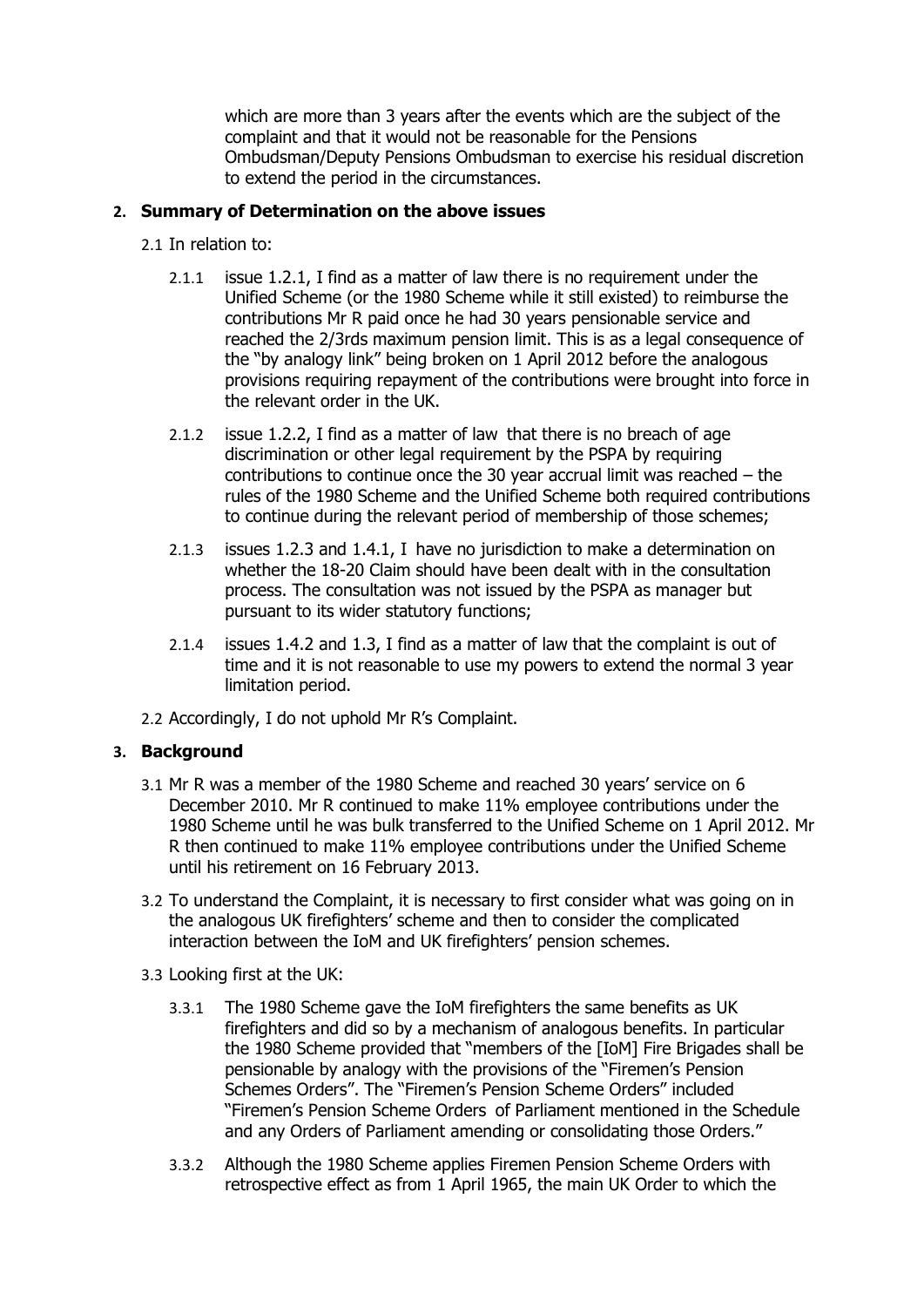1980 Scheme relates for the purposes of the Complaint is The Firemen's Pension Scheme Order 1973 (the **UK 1973 Order**) that established The Firemen's Pension Scheme 1973 (the **UK 1973 Scheme**).

- 3.3.3 The UK 1973 Scheme was then consolidated and replaced by The Firemen's Pension Scheme 1992 (the **UK 1992 Order**) under the Firemen's Pension Scheme 1992 (the **UK 1992 Scheme**). Therefore, IoM firemen were pensionable as per the UK 1992 Scheme (by analogy). Accordingly while this analogous link existed any changes to the benefits in the UK 1992 Scheme would be applied in the 1980 Scheme by reference to any UK orders amending the UK 1992 Scheme. It is therefore necessary to consider developments relating to the UK 1992 Scheme.
- 3.3.4 In 2006, the UK closed the UK 1992 Scheme to new joiners and set up a new separate scheme. The New Firemen's Pension Scheme (England) (the **UK 2006 Scheme**), under the Firefighters' Pension Scheme (England) Order 2006 (the **UK 2006 Order**). The PSPA have noted that the UK 2006 Scheme did not apply by analogy in the IoM as it was a distinct new scheme and did not amend or consolidate the UK 1992 Scheme. While this may well be correct as a matter of law nothing turns on it in relation to the Complaint.
- 3.3.5 There had been complaints by the UK firefighters following the introduction of the age discrimination requirements in the UK with effect from 1 December 2006 that having a 30 year accrual cap on pensionable service **and** continuing to require employee contributions after the 30 years cap was reached was in breach of UK age discrimination requirements (the "**18-20 Claim**"). UK age discrimination requirements came into force with effect from 1 December 2006 to give effect to an EU directive introducing age discrimination requirements for EU member states (the IoM is not part of the EU). UK age discrimination requirements do have various detailed exceptions (which the EU directive permits if they can be objectively justified on the grounds that they are a proportionate means of achieving a legitimate aim) including one permitting a maximum period of accrual of benefits or a cap on total levels of benefits. So it was not the existence of the cap as such which was potentially in breach of age discrimination requirements (as caps are permitted) but the fact that there was a cap **and** a requirement to continue employee contributions once the 30 year pensionable service was reached. If, however, the UK Government had been able to successfully argue that the continued contributions could be objectively justified (i.e. it was a proportionate means of achieving a legitimate aim) once the cap was reached, the requirement to continue contributions would not have been a breach). As the UK Government did not originally accept the validity of the 18-20 Claim, I assume that this is likely to have been the basis on which the claim was contested but have no direct knowledge of the detail of the original defence. The Firebrigades 2011 Circular 2011/18 (26 June 2011) that Mr R has kindly supplied does seem to indicate that as early as 2011 the UK Government may have effectively recognised that the 30 year rule was potentially in breach of age discrimination and was considering whether to amend the employee contribution rule. However, it does then seem to have taken the UK Government almost 5 years to amend the relevant regulations.
- 3.3.6 In 2016, following complaints by firefighters in the UK, the UK government eventually accepted, without a court ruling on this issue that capping pensionable service at 30 years but continuing to require UK members to contribute beyond 30 years pensionable service was in breach of UK age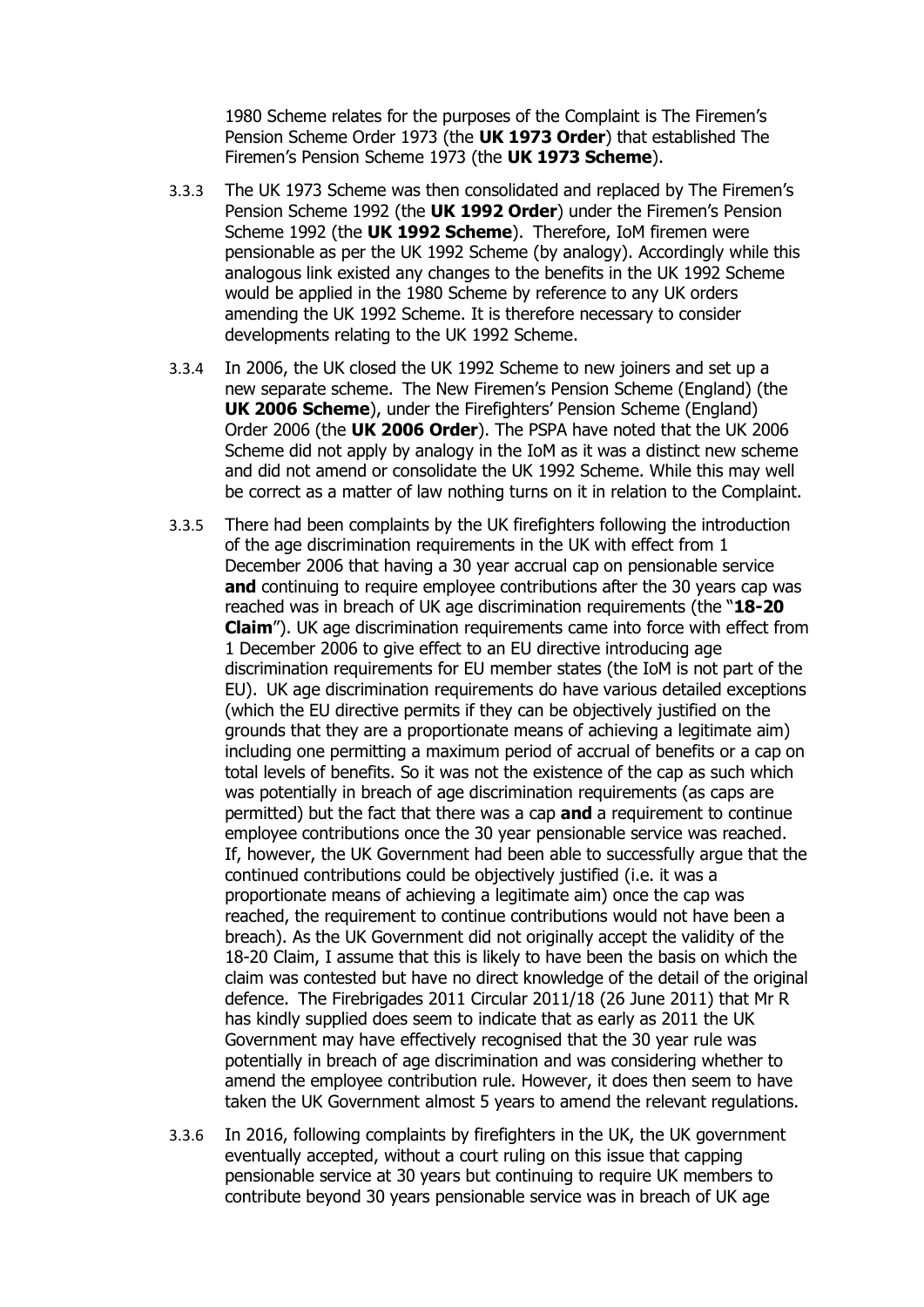discrimination requirements. Up to 2016 however the rules of the UK 1992 Scheme still required employee contributions to be made at 11% after reaching 30 years' pensionable service.

- 3.3.7 The UK Government eventually passed The Firefighter's Pension Scheme (Amendment and Transitional Provisions) (England) Order 2016 (2016/876) (the **UK 2016 Regulations**) to amend the rules of the UK 1992 Scheme with effect from 1 December 2006. The Regulation was made on 6 September 2016, laid 8 September 2016 and came into force 30 September 2016. The Order provided that:
	- 3.3.7.1 Rule G2 of the UK 1992 Scheme be amended so that UK firefighters are no longer obliged to pay contributions where a firefighter has accrued 30 years' service and is below the age of 50 (article 2(2)); and
	- 3.3.7.2 Where such contributions have been paid between 1 December 2006 and the date the UK 2016 Regulations come into effect (30 September 2016), such contributions shall be repaid taking account of both interest and an uplift reflecting applicable tax charges (article 2(3)).
- 3.3.8 As the UK 2016 Regulations are an amendment to the UK 1992 Scheme then, in the absence of any amendment to or revocation of the 1980 Scheme by analogy link, such UK 1992 Scheme amendment would have applied by analogy to the 1980 Scheme.
- 3.4 Meanwhile in the IoM the following events occurred:
	- 3.4.1 The Isle of Man Government began a consultation (through a steering committee on behalf of the Council of Ministers) about the future of the various IoM public sector schemes in 2011. Many of these schemes operated by analogy with the equivalent UK public sector schemes. As the UK Government was considering some quite radical changes to the analogous UK Government public sector schemes the IoM Government needed to consider whether it was still appropriate for these changes to feed through automatically to the equivalent IoM public sector schemes. The Isle of Man Government, I understand, wanted to have a financially sustainable scheme going forward that was suitable for Isle of Man public servants and benefits that were no longer linked to UK public servants' benefits so that any changes to UK public sector schemes would not automatically feed through the IoM public sector employees.
	- 3.4.2 The original consultation on the proposals for the creation of a new Isle of Man Unified Scheme was issued in January 2011 which was to replace a number of public sector schemes with a new single Unified Scheme most of the members of which had a common benefit structure although there were separate sections with differences. At this stage the 1980 Scheme was not included in the former schemes whose members were to be transferred to the Unified Scheme.
	- 3.4.3 The Unified Scheme was established under the Public Sector Pensions Act 2011.

The scheme was approved by Tynwald in June 2011. The Public Sector Pensions Act 2011 also established the PSPA by an appointed day order on 17 January 2012.

3.4.4 The Isle of Man Government Unified Scheme (Amendment) Scheme 2012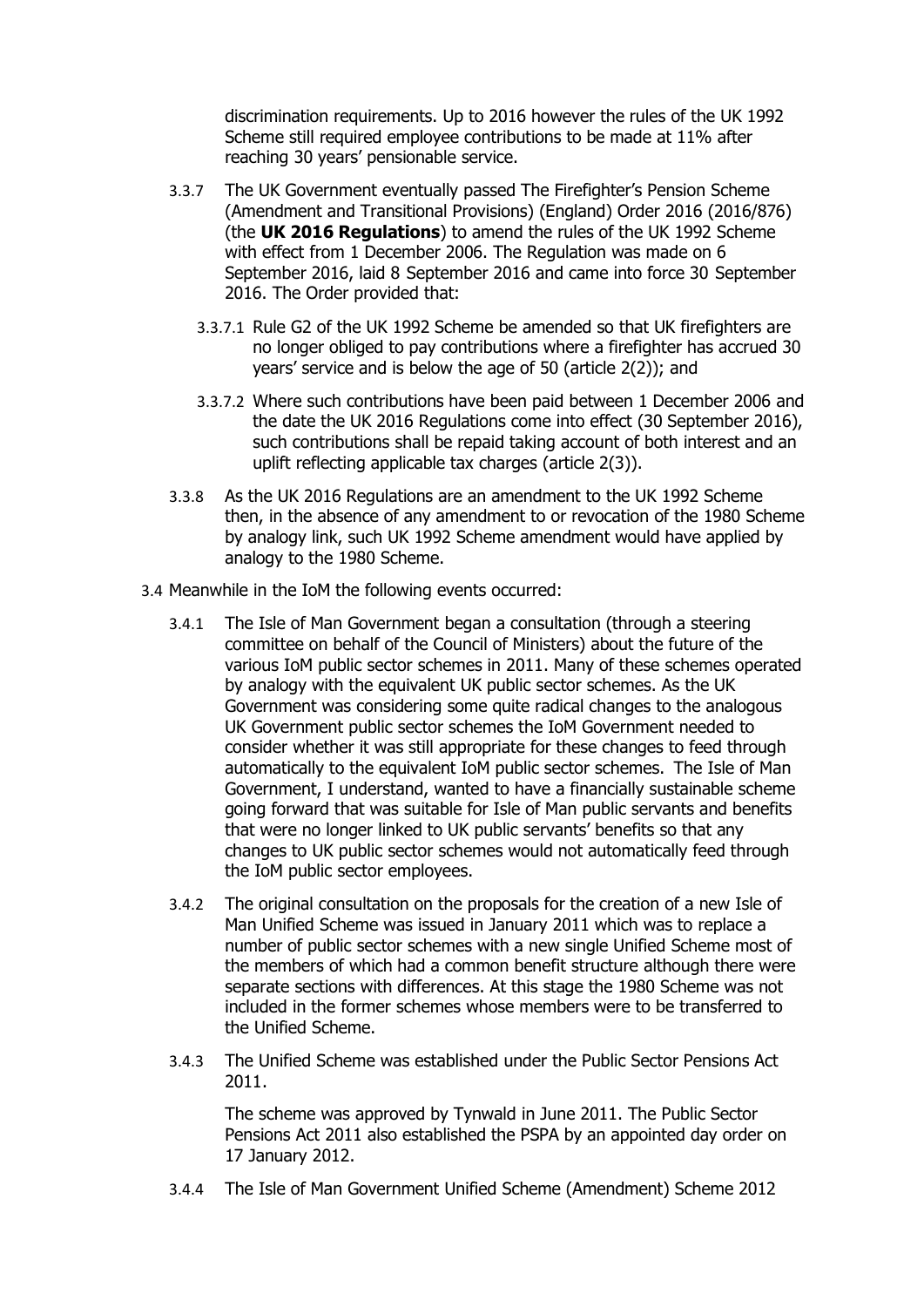(which included the 1980 firemen's scheme for the first time) was approved by Tynwald on 17 April 2012 and came into force with effect from 1 April 2012. The inclusion of the 1980 Scheme into the Unified Scheme was not I understand popular amongst the firefighters and Mr R considers that the consultation about the changes was not well conducted as he alleges firefighters first found out about it as a result of an announcement in the press.

3.4.5 The members of the 1980 Scheme then stopped building up benefits in the 1980 Scheme with effect from 31 March 2012 and started building up benefits under the new Unified Scheme with effect from 1 April 2012. There was a special higher accrual rate for firemen in the Firefighters Section (2.23%) going forward but the overall benefit structure no longer corresponded to or was analogous to that of the 1980 Scheme. That said the firefighters were granted a more favourable treatment in certain areas than certain other categories of members. There is no provision in the Unified Scheme, like the 1980 Scheme, requiring analogous benefits. The Firefighters Section of the Unified Scheme, however, still provided for employee contributions of 11% to continue (like the 1980 Scheme) while the member is in pensionable service and for a maximum pension of 2/3rds pensionable salary to be payable (this is equivalent to a maximum benefit limit of 30 years (i.e. 40/60ths or 2/3rds)). Former members of the 1980 Scheme were granted a past service credit in the Unified Scheme in respect of the past service benefits transferred which was individually notified to them. Former members of the Firefighters scheme, such as Mr R, I understand still retained the right to take their pension unreduced at the age of 50 which is a very valuable benefit the capital value of which is very significant. Under the Unified Scheme rules Mr R could, however, have opted

out of active membership once he had reached the 2/3<sup>rd</sup>s maximum pension limit. In these circumstances he would then only be entitled to a deferred pension calculated by reference to his pensionable service and pensionable salary at the date of opting out and then revalued until it came into payment. However the deferred pension would not have come into payment without reduction until age 60 and if he had taken it earlier would have been reduced for early payment. If Mr R had opted out in order to stop paying the employee contributions the value of his pension would therefore have been significantly less than remaining an active member and paying the contributions to age 50. It therefore made financial sense to continue to pay the employee contributions and remain an active member of the Unified Scheme.

3.4.6 The past service benefits of the 1980 Scheme were transferred to the Unified Scheme pursuant to the Miscellaneous Public Sector Pension Schemes Bulk Transfer Regulations 2012 (the **Bulk Transfer Regulations 2012**) with effect from 31 March 2012. There was a bulk transfer without consent of past member benefits although members could opt out and become deferred members. An actuarial certificate was obtained confirming that the past service benefits granted in the Unified Scheme were broadly equivalent in value to the benefits in the 1980 Scheme. Given that certain members, like Mr R, would potentially be caught by the 2/3ds pension cap the former 1980 Scheme members were given the right to take a higher proportion of their pension as tax free lump sum to ensure that the value equivalence test could be met in terms of benefits granted in the Unified Scheme. I will consider the legal effect of the Bulk Transfer Regulations 2012 further below.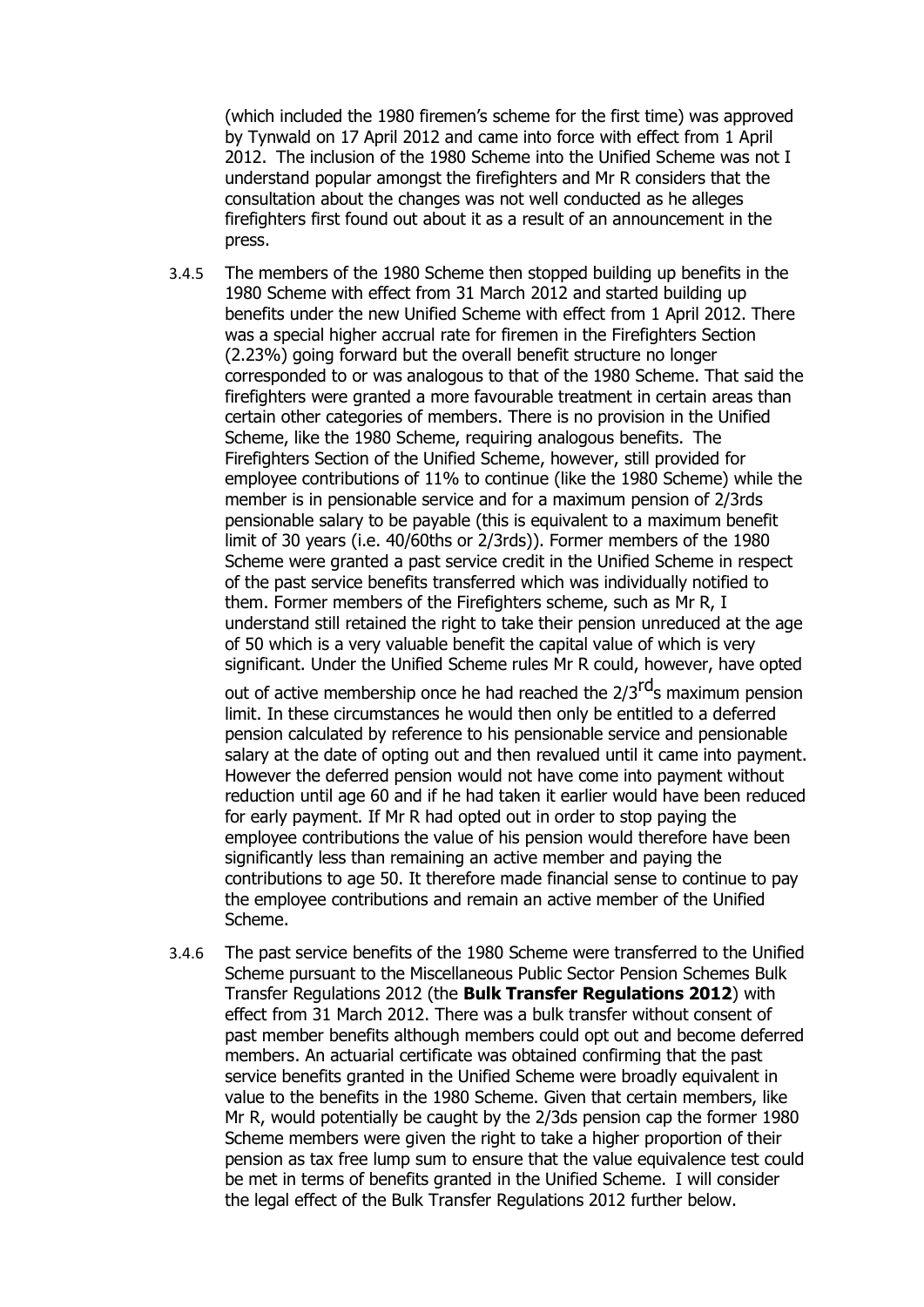3.4.7 The Public Sector Pension Schemes (Revocation) Scheme 2011 approved by Tynwald on 8 March 2014 then revoked the various Isle of Man schemes including the 1980 Scheme with effect from 31 March 2013. There was however a saving provision under article 4(2) of the Revocation Scheme which provided as follows:

> "The Schemes listed in paragraph (1) shall continue to have effect for former pensioner members to the extent necessary for the purposes of administration of any matter falling under those schemes which occurred prior to the Scheme being revoked"

# **4. Was there a breach of Age Discrimination Requirements in IoM?**

- 4.1 Mr R has argued that the failure to refund the contributions made by him once he had built up 30 years pensionable service (a 2/3ds pension) was in breach of age discrimination requirements or otherwise in breach of non-discrimination law in the IoM.
- 4.2 There were no age discrimination requirements in the relevant period in the Isle of Man. Age discrimination requirements are now being introduced in the IoM but are not yet in force.
- 4.3 I therefore do not uphold Mr R's complaint that requiring him to continue to pay contributions after he reached the 2/3rds maximum pension cap was unlawful in the IoM by virtue of age discrimination legislation (as there was none at the time) or to my knowledge any other applicable statutory provision.
- 4.4 Both the provisions of the 1980 Scheme and the Unified Scheme did require these contributions to be made during the relevant period and failure to deduct them would have been in breach of the rules. There was therefore no breach of the provisions of the 1980 Scheme or the Unified Scheme by requiring the contributions to be paid.

### **5. Did the creation of the Unified Scheme and the transfer of Mr R's past service benefits break the by analogy link?**

- 5.1 The next issue I need to consider to determine the complaint is whether the creation of the Unified Scheme and the transfer of Mr R's past service benefits broke the 'by analogy' link. It is helpful to break down this issue into three subissues:
	- 5.1.1 First, was the by analogy link broken in respect of future benefit accrual once Mr R started building up benefits in the Unified Scheme?;
	- 5.1.2 Second, was the by analogy link broken in respect of past service benefits, following the transfer of his benefits in the 1980 Scheme to the Unified Scheme?; and
	- 5.1.3 Third, do the Revocation Scheme saving provisions preserve Mr R's claim to be entitled to a refund of contributions?
- 5.2 The by analogy link must have been broken in respect of future service benefit accrual and future contributions with effect from 1 April 2012. This is the consequence of the fact that with effect from 1 April 2012 former members of the 1980 Scheme started accruing future service benefits in the Unified Scheme (on a different benefit structure) and, unlike the 1980 Scheme, there is no requirement under the Unified Scheme Rules for a by analogy link to apply. Mr R's claim for a refund of any employee contributions on and after 1 April 2012 on the basis of a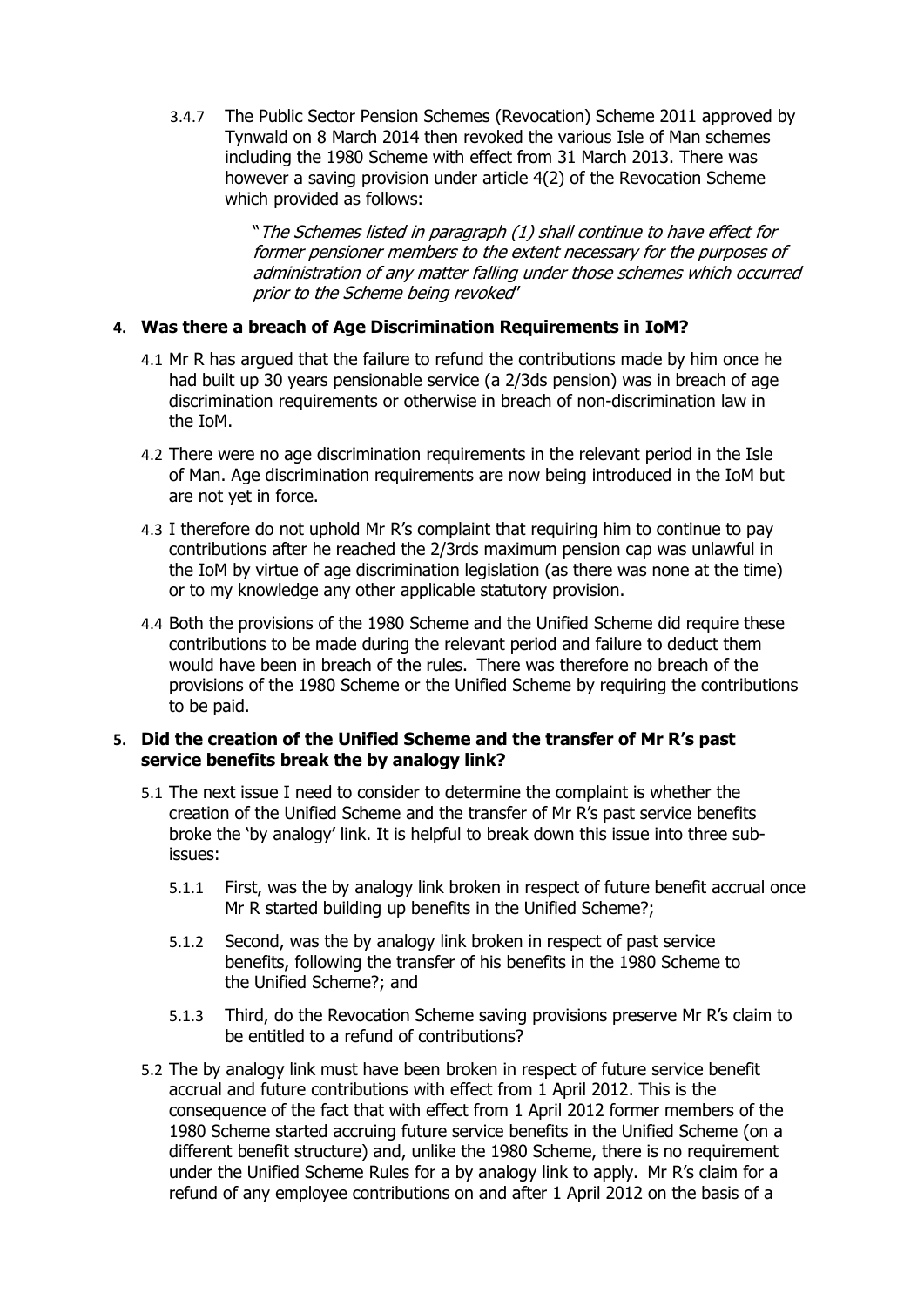continuing by analogy link must necessarily fail.

- 5.3 The by analogy link must (subject to a consideration of the impact of the Revocation Scheme) also have been broken in respect of Mr R's past service benefits when they were transferred to the Unified Scheme and a past service credit was granted in relation to the transferred benefits from the 1980 Scheme (identical benefits were not granted to actives preserving the by analogy link). No mention was made in the documentation issued to members at the time of any preservation of the 18-20 Claim.
- 5.4 The legal basis by which the transfer was achieved and the discharge granted is as follows:
	- 5.4.1 Under the terms of the Bulk Transfer Regulations 2012 a bulk transfer power was inserted into each of the Transferring Schemes immediately before the transfer took place enabling the PSPA to make a bulk transfer in respect of a Transferring Beneficiary or Beneficiaries of all of the Transferring Scheme benefits to the Unified Scheme by way of bulk transfer without the consent of the Transferring Scheme Beneficiaries.
	- 5.4.2 The bulk transfer rule inserted into each of the Transferring Schemes provided that :

"Bulk Transfer Rule

The PSPA may in respect of a Transferring Beneficiary or Group of Transferring Beneficiaries transfer all of the Transferring Scheme Benefits from these Regulations to the [Unified Scheme] by way of a bulk transfer ("Bulk Transfer")

The consent of a Transferring Beneficiary shall not be required for the [PSPA] to exercise its powers under this Rule.

Where a Bulk Transfer is made to the [Unified Scheme] under this Rule

- *(a)* The Transferring Beneficiary in relation to whom the Bulk Transfer relates shall immediately:
	- *(i)* cease to be entitled to any benefits (whether actual or contingent) under this Scheme; and
	- *(ii)* cease to be a member or beneficiary of this Scheme; and
- (b) To the extent applicable the Employers, managers and Public Sector Pensions Authority shall be discharged from any and all liability in respect of any Transferring Beneficiary relating to this Scheme."
- 5.4.3 Accordingly, following the bulk transfer a Transferring Beneficiary (including Mr R) ceases to be entitled to any benefits under the 1980 Scheme and the PSPA is discharged from any liability in respect of any Transferring Beneficiary relating to the 1980 Scheme. The by analogy link in the 1980 Scheme therefore has nothing to bite upon once the bulk transfer has occurred – the 1980 Scheme is effectively an empty legal shell.
- 5.4.4 The Bulk Transfer Regulations then went on to provide that:
	- "(2) Pursuant to the amendment of each Transferring Scheme under Schedule to these Regulations (which for the avoidance of doubt shall be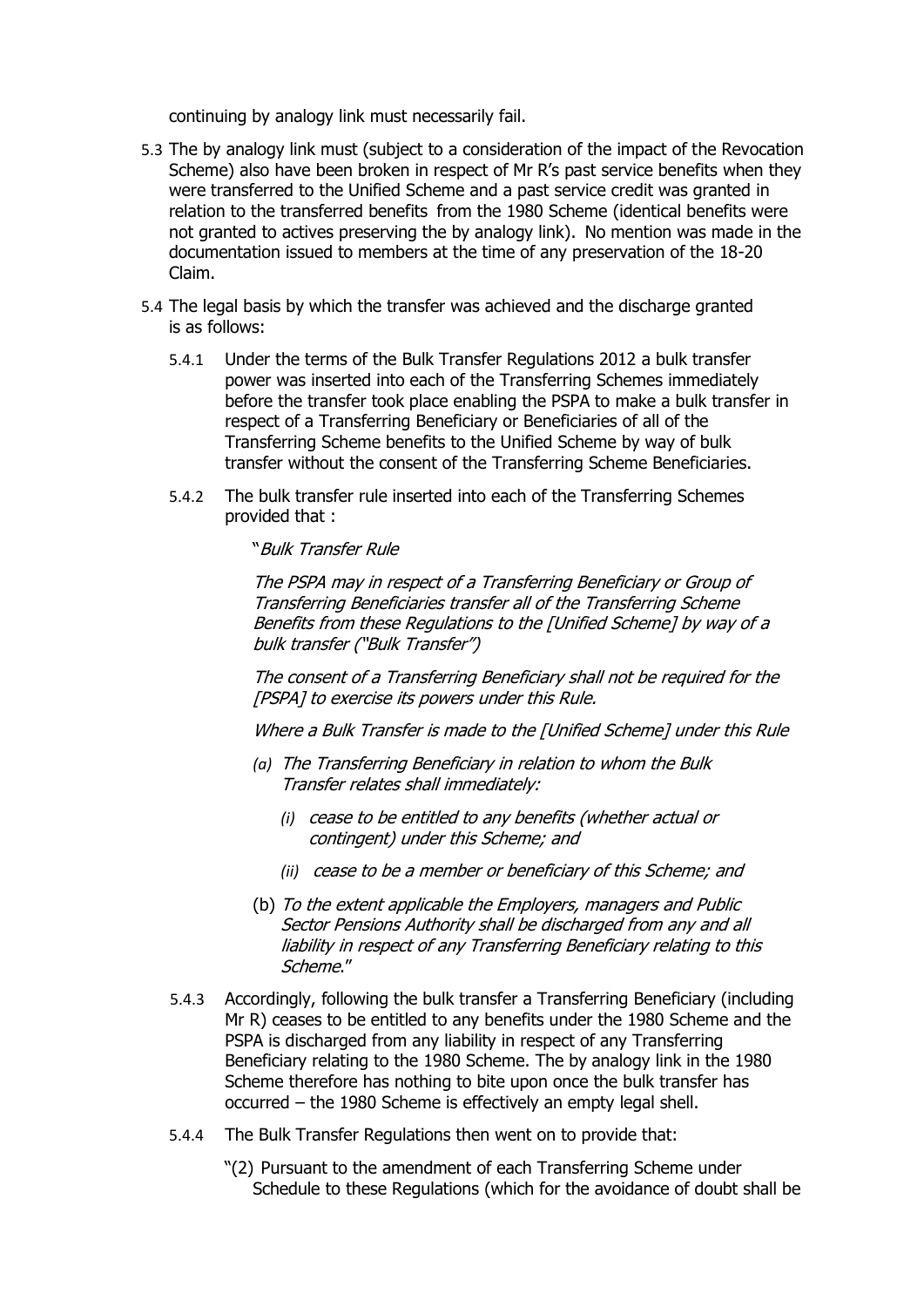deemed to take effect immediately prior to this provision) , the PSPA then exercises its respective powers under the "Bulk Transfer Rule" of each amended Transferring Schemes (as therein defined) to the [Unified Scheme] to accept, a bulk transfer of all the liabilities owed in respect of the Transferring Beneficiaries from the Transferring Schemes to the [Unified Scheme]. The exercise of these powers and resultant bulk transfer shall take effect 1 April 2012.

- (3) In accordance with the respective provisions of the Bulk Transfer Rules of the Transferring Schemes and Rule 64.5 of the Isle of Man Government Unified Scheme 2011, the bulk transfer under (2) shall effect a discharge of any and all the liabilities owed to or in respect of the Transferring Beneficiaries under the Transferring Schemes.
- (4) In giving effect to the bulk transfer under (2) and subject to the discharge of liabilities under (3), the PSPA shall:
	- (a) Use its powers under Rule 64 of [Unified Scheme] to provide benefits under the [Unified Scheme] in respect of the liabilities of the Transferring Beneficiaries so transferred]; and
	- (b) The benefits so provided in the [Unified Scheme] are as determined as appropriate by the Public Sector Pensions Authority in accordance with Rule 64.6 of the Unified Scheme [in consultation with the Scheme Actuary] and as notified in accordance with Rule 64.7 thereof.
- (5) …;
- (6) Following a bulk transfer the PSPA may, at any time [using its powers under the PSPA 2011] issue a notice in writing to formally revoke and withdraw any or all of the Transferring Schemes, and all associated governing documentation, including the orders referred to in Schedule 3 establishing the Schemes."
- 5.4.5 The Bulk Transfer Regulations do not set out the benefits to be provided in the Unified Scheme but just provide for them to be determined in accordance with Rule 64.6 and notified to the member in accordance with Rule 64.7 The Unified Scheme Rules 64 (as amended up to the date of transfer) provide as follows:
	- "64.1 Subject to Rule 64.4, the Public Sector Pensions Authority may accept a transfer of all superannuation benefits accrued under another scheme made or deemed to be made by the Public Sector Pensions Authority under the Public Sector Pensions Act 2011 (the "Transferring Scheme") and transferred under the rules of that scheme. Where the Public Sector Pensions Authority accepts such a transfer it shall be on terms that the Member shall then be entitled to such superannuation benefits under the Scheme calculated on a basis as to be determined by the Public Sector Pensions Authority after taking the advice of the Scheme Actuary.
	- *64.2* In these Rules, "Transfer Member" means <sup>a</sup> member or <sup>a</sup> beneficiary of a Transfer Scheme affected by a Bulk Transfer.
	- *64.3* In these Rules, "Bulk Transfer" means the exercise of Rule 64.1 to transfer the superannuation benefits of the Transfer Members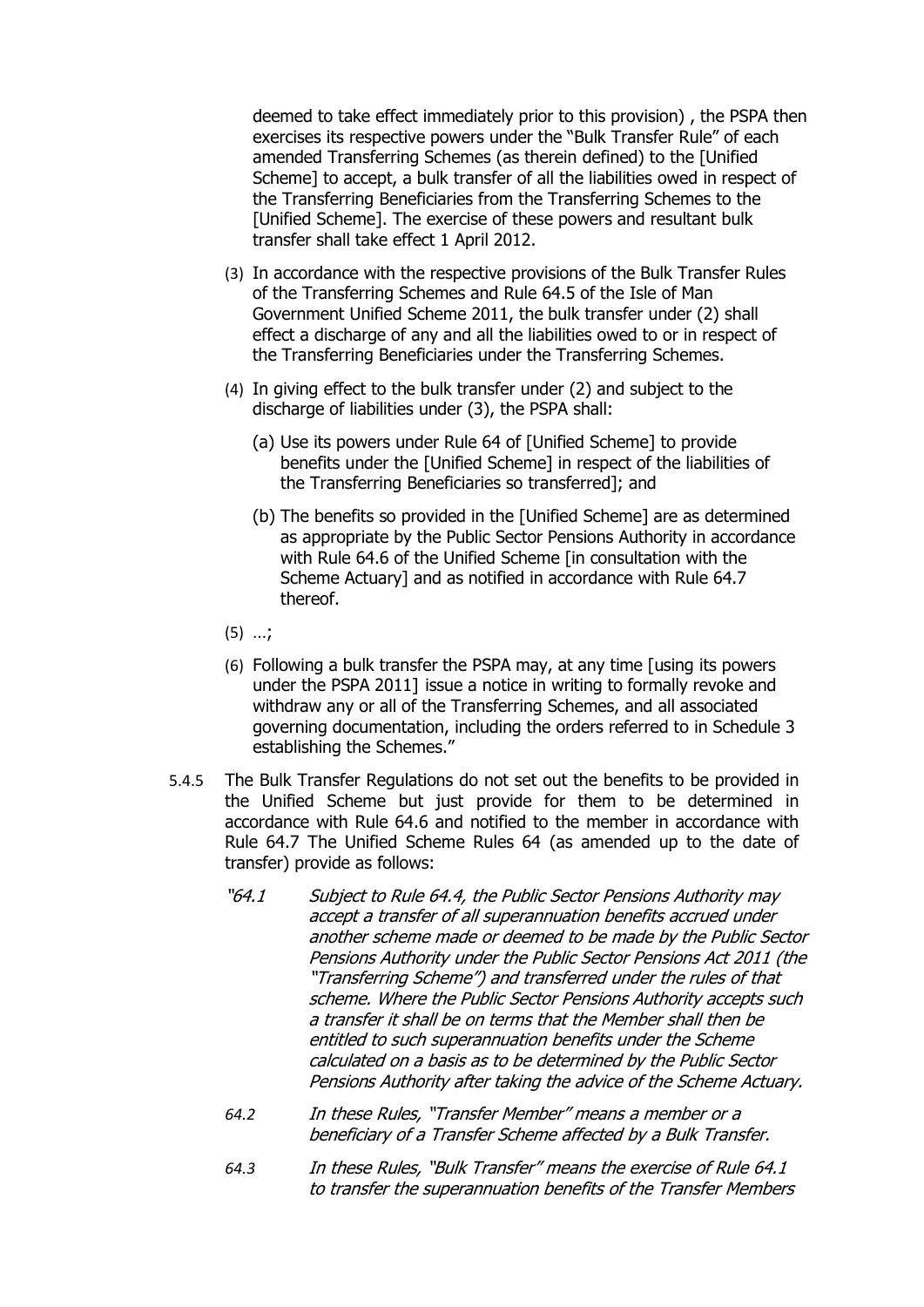of a Transferring Scheme from the Transferring Scheme to this Scheme.

- *64.4* The PSPA may, with the consent of Tynwald, give effect to a Bulk Transfer.
- *64.5* As from the effective date of a Bulk Transfer, liabilities accrued in respect of a Transfer Member under a Transferring Scheme cease to be due under that scheme and the Transfer Member shall be superannuated in accordance with the terms of this Scheme.
- *64.6* The superannuation benefits each Transfer Member is to be entitled to under this Scheme pursuant to a Bulk Transfer are to be determined by the PSPA in accordance with guidance, tables and

other relevant factors as determined by the Scheme Actuary for the purpose.

- *64.7* The PSPA must notify each Transfer Member of the superannuation benefits the Transfer Member is to be entitled to under this Scheme. The notice must include relevant details as to the nature of the Transferring Member'<sup>s</sup> participation in the Scheme and the Section of this Scheme to which the Transferring Member is to participate.
- *64.8* A Bulk Transfer does not require:
	- *(a)* The consent of the Transfer Members affected by the Bulk Transfer; nor
	- *(b)* A transfer value payment to be paid by the Transferring Scheme.
- *64.9* On a Bulk Transfer, this Scheme shall take effect in respect of Transfer Members, subject to such modifications as the PSPA considers necessary to give effect to the Bulk Transfer.
- *64.10* Following a Bulk Transfer the provisions set out in the Schedule to these Rules shall apply in respect of the Transfer Members affected by the Bulk Transfer who become Active Members of the Scheme and to the extent that a provision of the Schedule to these Rules is inconsistent with a provision of these Rules the provision of the Schedule applies."
- 5.4.6 The combined effect of the bulk transfers made under the Bulk Transfer Regulations and the Unified Scheme Rules was therefore to:
	- 5.4.6.1 Transfer all the liabilities owed in respect of Transferring Beneficiaries (including any liabilities in respect of Mr R under the 1980 Scheme) to the Unified Scheme;
	- 5.4.6.2 To give the PSPA power under the Unified Scheme (which they are required to exercise) to grant superannuation benefits under the Unified Scheme to the Transferring Scheme beneficiaries (including Mr R) who transferred in the place of the transferred liabilities as determined by the PSPA after taking the advice of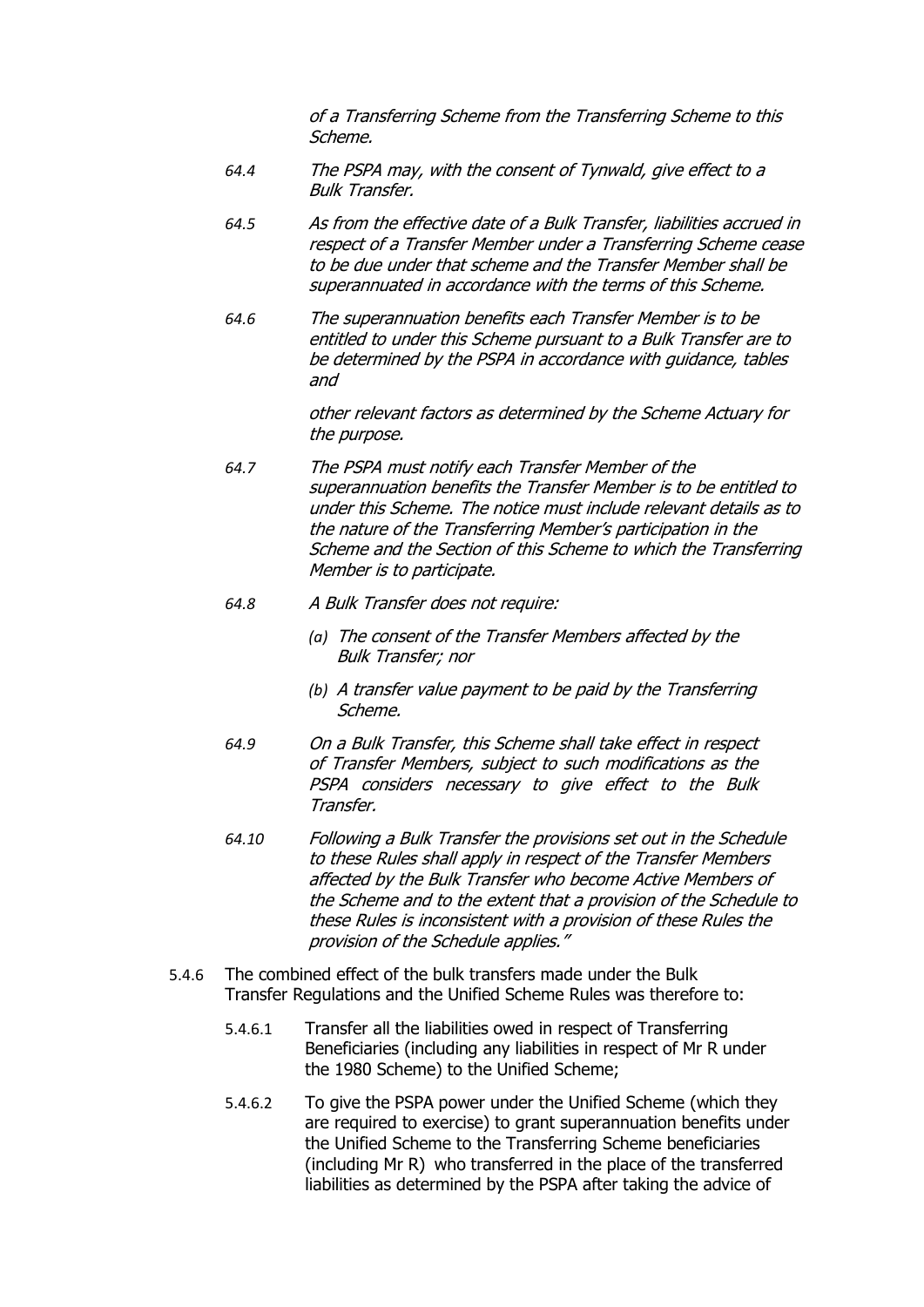the Scheme Actuary; and

- 5.4.6.3 To discharge the Transferring Schemes and the PSPA from any further liability in relation to the Transferring Beneficiaries under those Schemes.
- 5.4.7 The materials issued to Mr R in respect of the past service benefits granted in the Unified Scheme made no mention of the treatment of any claim to be entitled to a repayment of contributions if the UK firefighters' 18-20 Claim was successful. In other words the grant of the benefits payable to Mr R under the Unified Scheme did not include anything to reflect the possibility that the 18-20 Claim was successful or the value (if any) of such a claim or contingent claim.
- 5.5 The PSPA did not consider the effect of the Bulk Transfer provisions on the by analogous link in its original submission in response to Mr R's complaint but argued instead that the effect of the later Revocation Scheme was to break the by analogy link in the 1980 Scheme as from the effective date of the Revocation Scheme the 1980 Scheme ceased to exist. For the reason set out above in my view the by analogy link has already been broken by the date the Revocation Scheme took effect by virtue of the provisions included in the Bulk Transfer Regulations 2012 (see above) which meant that to the extent that the by analogy link still existed in the 1980 Scheme it had nothing to bite upon as all the liabilities of the members had transferred.
- 5.6 The saving provisions included in the Revocation Scheme accordingly have no relevance to Mr R's ability to reclaim the employee contributions. They are in any event of very limited scope and only relate to administration of any matter relating to former pensioner members (as defined in the Revocation Scheme).
- 5.7 Mr R also did not fall within the definition of "former pensioner member" under the Revocation Scheme as Mr R was not a pensioner under the 1980 Scheme on 31 March 2013 but had joined the Unified Scheme as an active member with effect from 1 April 2012 and no longer had any benefits in the 1980 Scheme.

#### **6 Was there a pre-existing liability in the 1980 Scheme to refund the contributions in relation to members paid once they had built up 30 years pensionable service?**

- 6.1. A further difficult legal issue was identified during submissions from both parties of whether the 18-20 Claim as already a pre-existing liability at the date of the transfer in 2012 or merely a contingent claim. This necessitates some quite detailed legal analysis.
- 6.2 The way the age discrimination requirements were introduced in the UK under the original Employment Equality (Age) Regulations 2006 (Age Regulations) was to insert a "non- discrimination" rule into all UK occupational pension schemes (including potentially public sector schemes established by statute). These provisions were later repealed and replaced by the more general non-discrimination requirements in the UK Equality Act 2010 sections 61. The Equality Act (Age Exceptions for Pension Schemes) Order 2010 were then passed in the UK which contain similar exceptions to the earlier Age Regulations.
- 6.3 Under section 61 of the UK Equality Act 2010 an occupational pension scheme must be taken to include a non-discrimination rule to which managers are subject. The definition of occupational pension scheme in the UK is capable of including a public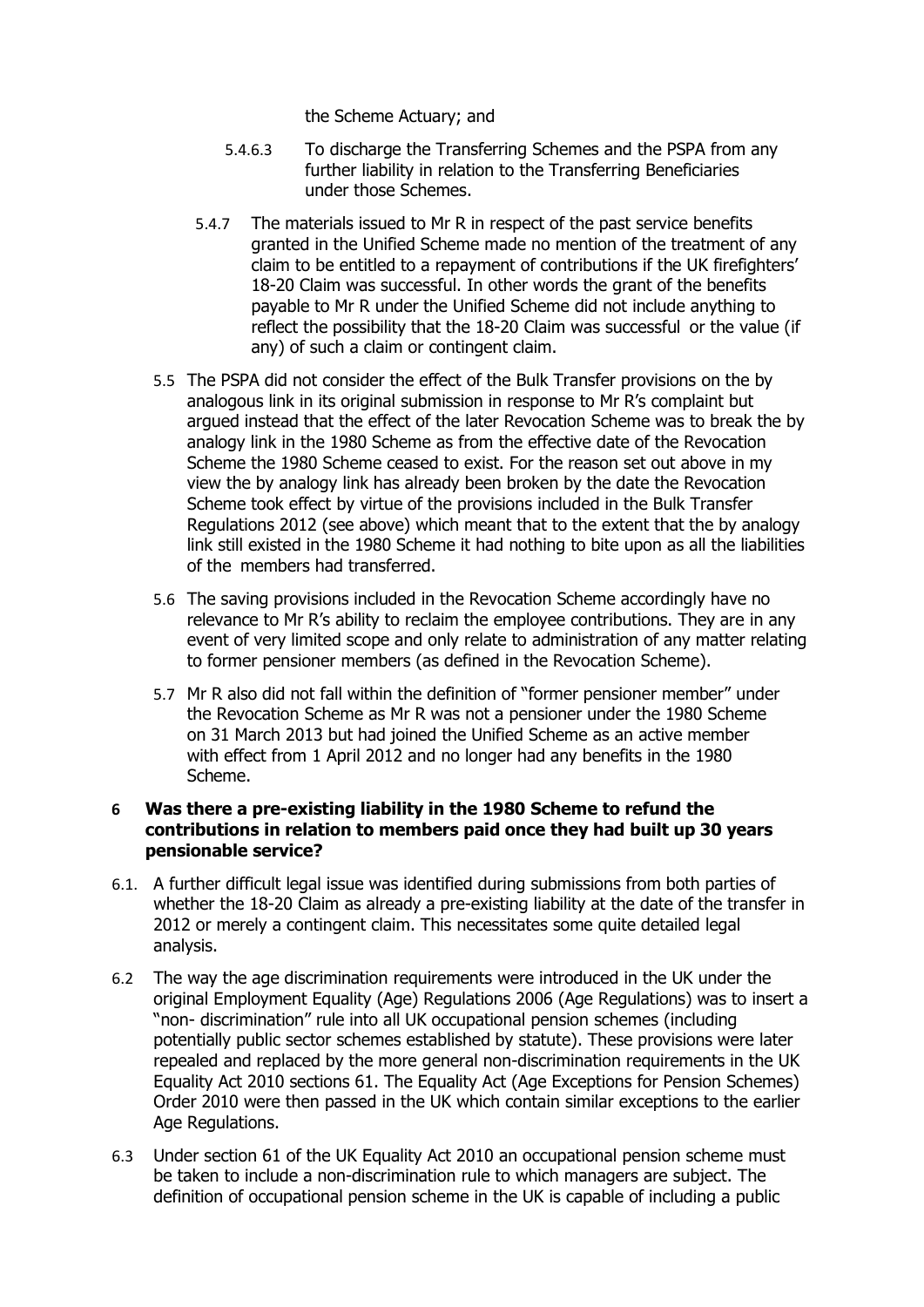service schemes set up under statute. The general exemption under Part 14 of the UK Equality Act 2010 which applies to many protected characteristics under the Equality Act where the act or omission is in compliance with statute (as set out in Schedule 22 to the Equality Act 2010 and which includes subordinate legislation) has never been applied to the protected characteristic of age (see article 14(14) of The Equality Act 2010 (Commencement No 4, Savings, Consequential and Incidental Provisions and Revocation) Order 2010. It therefore follows (perhaps surprisingly) that a nondiscrimination rule could apply directly to a statutory UK Scheme in relation to discrimination on the grounds of age before a rule amendment was made by statutory instrument.

- 6.4 Under section 62 of the Equality Act there is a further provision enabling trustee or managers of an occupational pension scheme to make non-discrimination alterations to the scheme which applies where the trustees have power to make alterations but the procedure for making them is unduly complex or protracted or involves obtaining consents which cannot be obtained or which can only be obtained with undue difficulty or delay. At first sight it is difficult to reconcile sections 61 and 62 as if the rules are overridden already by a non- discrimination rule there would be no need to amend. It is however possible to reconcile sections 61 and 62 if section 62 is designed to record on the face of the trust deed or scheme rules the manner in which it needs to be administered to comply with age discrimination requirements to reflect the underlying non-discrimination rule.
- 6.5 It is therefore arguable that, as rules of the UK 1992 Scheme were overridden by the non- discrimination rule to which the UK 1992 Scheme was subject under the Equality Act 2010 (albeit there was a dispute with the UK Government about whether there was such a breach at the time) the provisions in the UK 1992 Scheme provisions had already been amended and the 1980 Scheme should also have been changed at the time under the by analogy provision to remove the requirement to make contributions. The complication is of course that the breach of the by analogy requirement was not apparent to the PSPA (or the members) on the face of the UK 1992 Rules and there was no apparent breach of the by analogy link in the 1980 Scheme.
- 6.6 The PSPA have submitted that the above legal analysis is not correct on a number of grounds including advancing an argument that where "ambulatory measures" are adopted by Tynwald

(i.e. where Isle of Man laws are framed to keep step with specified orders of UK Parliament),

these will be interpreted by the Isle of Man courts in a literal and limited fashion because in this situation Tynwald will seek to protect its own sovereignty. Tynwald does not readily give up its own statutory autonomy and/or seek to impose upon the laws of the Isle of Man the laws of another jurisdiction unless very clear and considered direction is given in that regard (and such direction is founded in clear statutory powers). The PSPA argues that it would not be the intention of Tynwald to bind itself, in an extremely open ended way, by any and all of the laws of another jurisdiction. To do so would relinquish Tynwald's sovereignty in a manner that potentially fetters its discretion and removes the parliamentary scrutiny that Tynwald (and/or a statutory body undertaking functions on its behalf) should be applying to the law making process.

6.7 The PSPA also argues that the basis for the 1980 Scheme is of dubious authority as where Tynwald relinquishes autonomy and control over the law making process there should be a clear vires set out in the primary scheme and this vires was not set out in the 1980 Scheme. In effect what one has is a Government Circular that documents an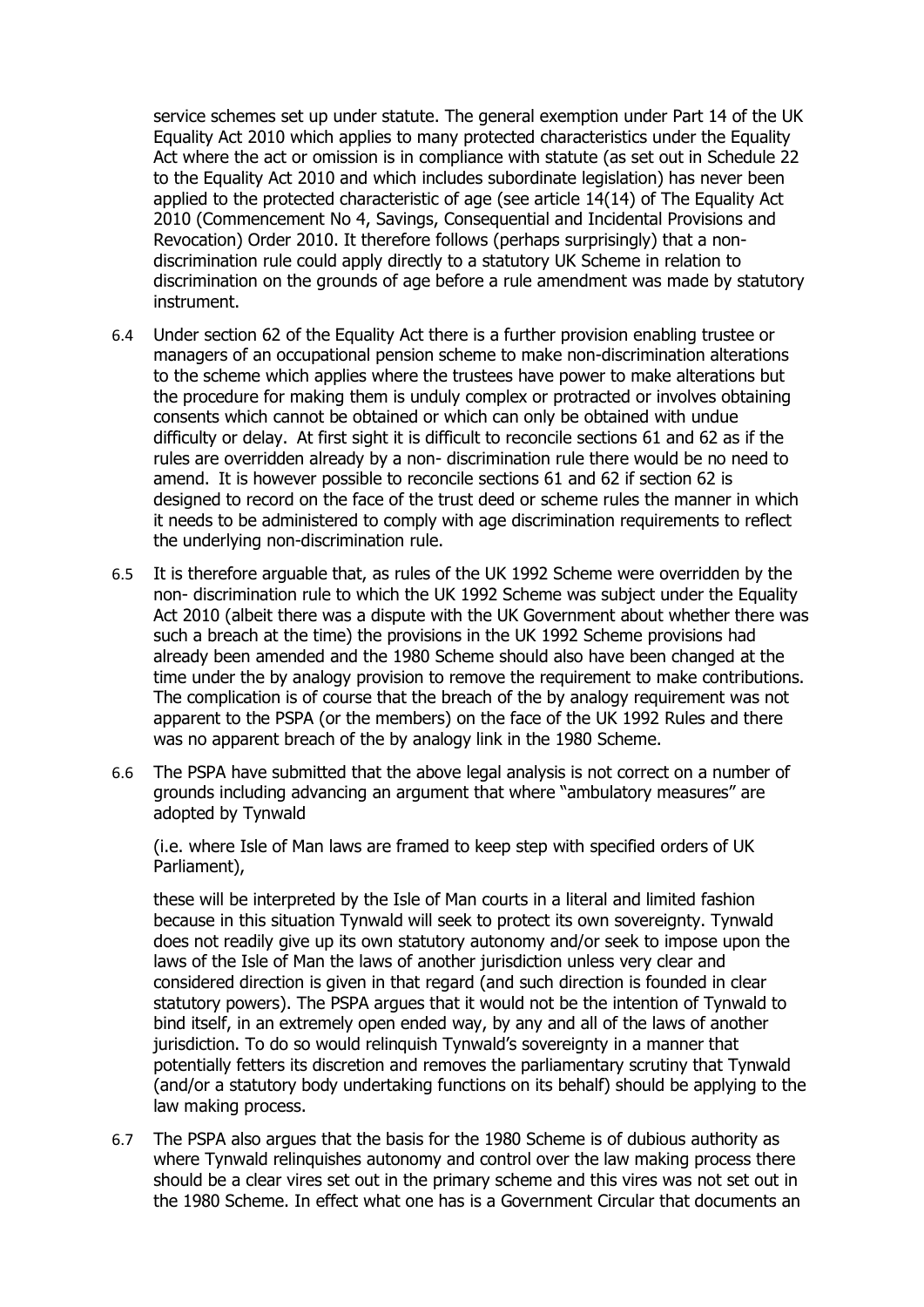agreement between the Fire Service Committee of the IOM Local Government Board and the then Finance Board. It was signed by the Chairman of the Civil Service Commission and a signature of the Government Secretary noting the approval of the arrangement by simple resolution of Tynwald. The PSPA notes that as far as Manx law goes the absence of a clear vires under primary legislation to give effect to the analogous link that the 1980 Scheme seeks to establish is troubling.

- 6.8 I do accept the arguments about the possible invalidity of the 1980 Scheme but agree, however, that if the Isle of Man courts were to consider the scope of the by analogy provision they would interpret the "by analogy" wording narrowly and literally and would not seek to read into it any extra wording to extend its scope.
- 6.8 As noted by the PSPA under the 1980 Scheme, the Order reads:

"From the date on which this Scheme comes into operation, members of the Fire Brigades shall be pensionable by analogy with the provisions of the Fireman's Pension Scheme Orders and in relation to persons who become members of the Fire Brigades before that date, such orders shall, subject to an earliest date of 1 April 1965, be deemed to have effect from the dates on which they came into force in England Scotland and Wales."

- 6.9 So the basis by which the members of the Fire Brigades should be pensionable in the Isle of Man should be by analogy with the provisions of the Fireman's Pension Scheme Orders, such orders shall be deemed to have effect from the dates on which they came into force in England Scotland and Wales. This would mean that it is the express wording of the orders which determine the by analogy provisions by which the members benefits are pensionable and it is the date that the order came into force in England which is key. The Firefighters' Pension Scheme (Amendment and Transitional Provisions) (England) Order 2016 came into force on 30 September 2016 albeit with retrospective effect from an earlier effective date. On a literal interpretation of the 1980 Scheme the by analogy wording would not apply in the IoM to the 1980 Scheme by virtue of the UK age discrimination override to the rules of the UK 92 Scheme until the order came into force making an express amendment in the UK in 2016 by which stage the by analogy link was broken. The non-discrimination rule override in the UK is therefore not relevant to this issue.
- 6.10 Accordingly the above analysis does not impact on my earlier conclusion in section 5 of the determination and as at 31 March 2012 there was no obligation in the 1980 Scheme to repay the contributions. As such it did not have any existing capital value on 31 March 2012 as a benefit which the 1980 Scheme was required to provide immediately before the bulk transfer.

## 7. **Consultation– should the PSPA have covered the issue of the 18-20 Claim in its consultation?**

7.1 Mr R has argued that the PSPA should as part of the consultation process have raised the issue of what would happen to his entitlement to back employee contributions if the UK litigation in the UK 1992 Scheme succeeded. The PSPA has submitted that I do not have jurisdiction to consider complaints about the consultation process on various grounds including the fact that the consultations were not issued by the PSPA in its capacity as manager but pursuant to its wider functions and in any event the claims were out of time.

- 7.2 I would agree with the PSPA that the consultation issued by the PSPA in relation to:
	- 7.2.1 the Isle of Man Government Unified Scheme (Amendment) Scheme 2012 (under which the Firefighters' Scheme was added to the schemes to be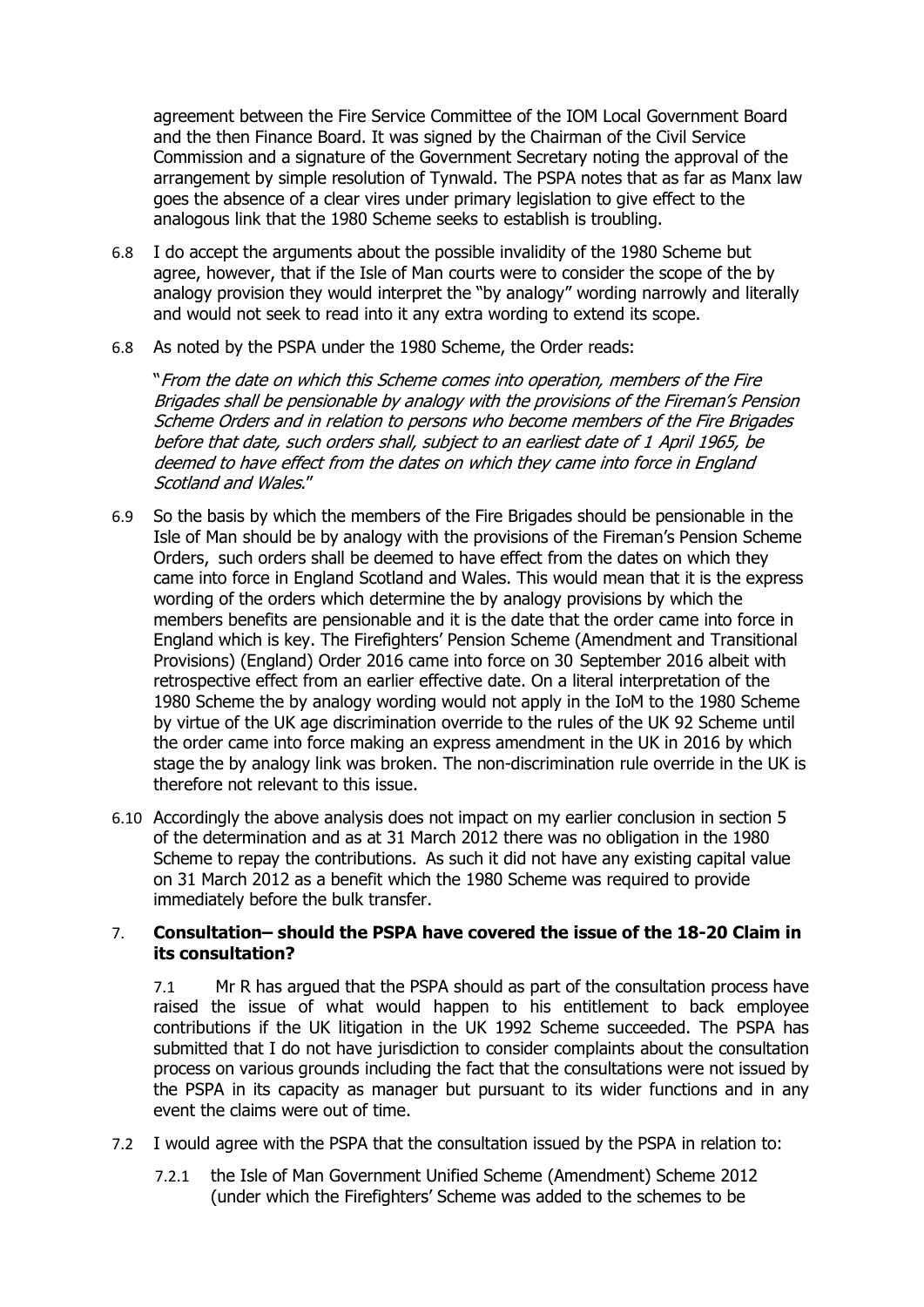transferred to the Unified Scheme with effect from 1 April 2012):

- 7.2.2 the terms of 2012 Transfer Scheme; and
- 7.2.3 the terms of the Revocation Scheme;

were all issued pursuant to the PSPA's wider statutory functions and not in its role as manager or administrator of the 1980 or Unified Scheme. It must therefore be correct that I cannot determine whether the PSPA should have consulted on the 18-20 Claim as part of these consultations.

7.3 For other reasons I will however need to consider whether the PSPA had notice of the 18-20 Claim as part of the consultation process or otherwise as this may be relevant to the further issue of whether any claim by Mr R that the PSPA should have considered the existence of the 18-20 Claim in 2012 when determining the value of the benefits granted is out of time (see below).

### **8. Should the PSPA have had regard to the existence of the 18-20 Claim as a relevant factor when considering the value of the benefits to be granted in the Unified Scheme on the transfer with effect from 1 April 2012? If so is the complaint time barred?**

- 8.1 A further issue which arose during the complaint was whether under public law principles the existence of the 18-20 Claim could potentially be a relevant factor that arguably the PSPA/Actuary should have had regard to (if they had been aware of its existence) when determining the benefits to be granted to Mr R on the bulk transfer taking place under Rule 64 of the Unified Scheme. If the existence of the 18-20 Claim was a relevant factor to which the PSPA should have had regard to and the PSPA would have acted differently if it had taken into account the 18-20 Claim it may (subject to any limitation defence) be open to me under general public law principles to quash the original decision and direct that the PSPA should reconsider afresh the benefits to be granted in respect of Mr R having regard to the existence of the 18-20 Claim.
- 8.2 Given my conclusion in section 5 of the determination, in 2012 the PSPA was under no obligation to amend the rules of the 1980 Scheme to reflect the existence of the claim at this stage at best as far as the PSPA was concerned there was just a possibility that the UK 92 Scheme Orders would be amended. Accordingly, it does not follow that the existence of the contingent 18-20 Claim would have necessarily had any impact on the benefits granted to Mr R under the Scheme on the transfer taking place under Rule 64 as it had no value at the time. Also if it was too remote it might have been disregarded as a relevant factor. In this connection I note that the PSPA has contacted the Scheme actuary who has confirmed that under the methodology used to calculate the transfer credit granted in respect of Mr R the existence of an actual or contingent 18-20 Claim would not have affected the amount of the pension credit granted. The possibility of the 18-20 Claim succeeding would have to be taken into account in some other way e.g. under Clause 64.9 of the Unified Scheme which might have allowed the PSPA to modify the benefits granted. It is therefore far from clear that if the PSPA/Actuary had been aware of the existence of the contingent 18-20 Claim it would have made any difference to the benefits that would have been granted to Mr R on the transfer taking place. I am not going to have to make a determination of this issue as I have concluded that for other reasons this potential claim is already out of time (see below).
- 8.3 The PSPA has submitted evidence that the 18-20 Claim was not brought to its attention as part of the consultation process or in any of the employer forums or by Mr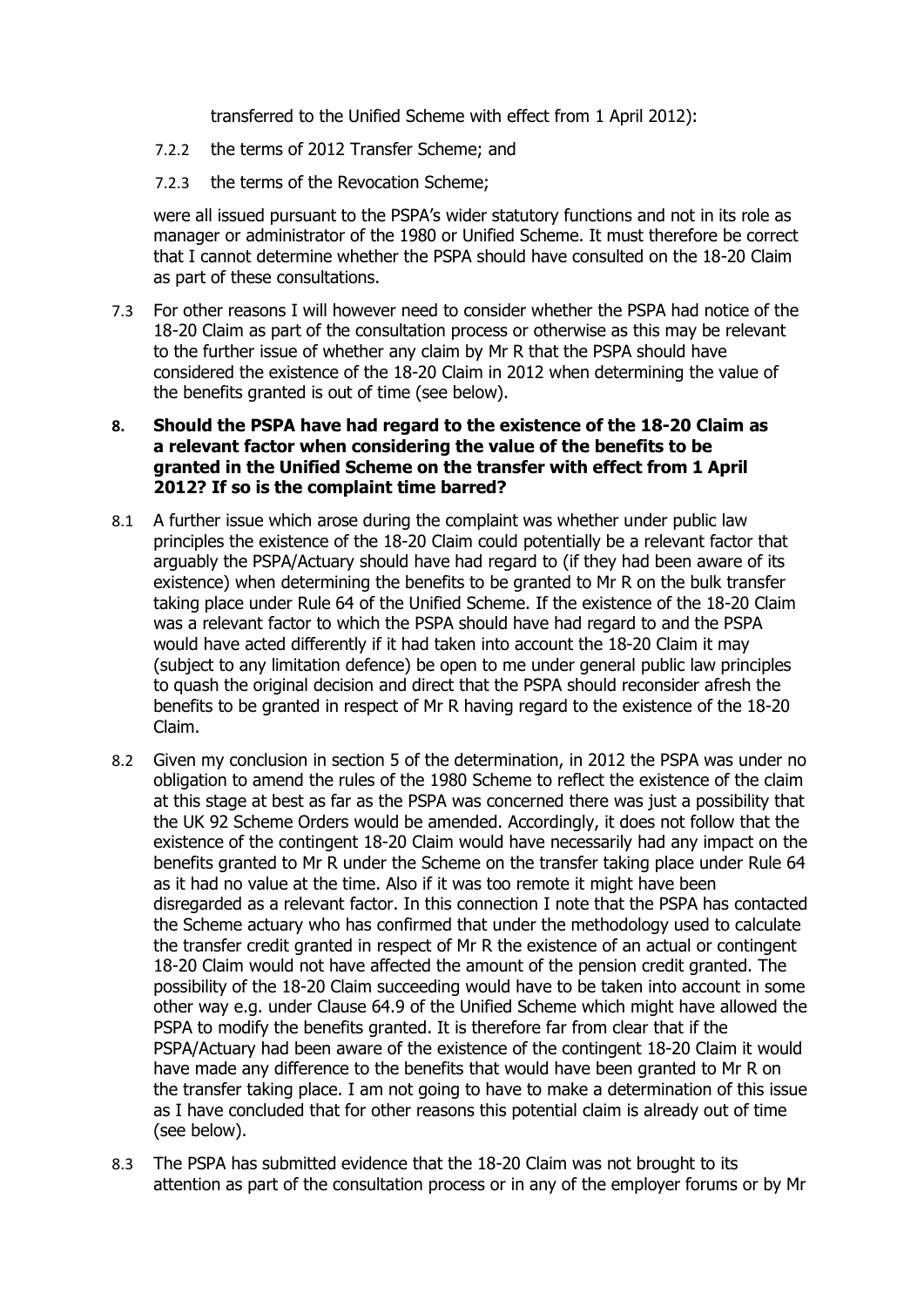R at the time of the transfer. The PSPA noted in particular that:

- 8.3.1 Mr R (despite being aware of the existence of the 18-20 Claim in the UK from the sight of various Firebrigade circulars) did not bring the existence of the 18- 20 Claim to the attention of the Personnel Officer (prior to 2012) nor the PSPA (on or after 2012) until January 2016;
- 8.3.2 The 18-20 Claim does not feature in any of the responses to the consultation from the Fire Service, the Airport Fire Service or Unite (or more generally);
- 8.3.3 The 18-20 Claim was not raised in the employer forums that the Fire Service and Airport Fire Service participated in. The PSPA note that Mr R, as Chief Fire Officer, would have been aware of the conduct of the employer forums and his Deputy participated in them directly;
- 8.3.4 No evidence of the 18-20 Claim can be found in respect of informal communications between the Personnel/PSPA and the relevant DHA, Fire Service, Airport Fire Service or Unite representatives;
- 8.3.5 Mr R had at least 4 opportunities to raise his concerns re the 18-20 Claim (a) in December 2010 on attaining 30 years' service (b) in June 2011 following receipt of the Firebrigades 2011 circular (c) in February 2012 upon signing consent to continue employee contributions at 11% under the Unified Scheme and (d) in February 2013 on taking his pension. Mr R was aware of the progress of the claim during this period from Firebrigade circulars.
- 8.4 The PSPA also notes that Mr R did not flag the 18-20 Claim for the PSPA's attention until his letter of 28 January 2016. The second paragraph of this letter starts: "As you may be aware…" and then goes on to describe the issues being raised by the FBU and APFO with the UK Government with an explanation of how this impacts on Mr R. This implies that Mr R was aware that the PSPA may not be aware of the existence of the 18-20 Claim.
- 8.5 The PSPA also notes that, Ms K Brondon's response to this letter (dated 1 February 2016) starts "The PSPA were not aware of this challenge [being the challenge of the FBU and APFO]..." and goes on to state the PSPA will need to investigate the matter further and revert back to Mr R.
- 8.6 I agree with the PSPA that both these letters and subsequent correspondence between the parties suggest that the PSPA's lack of awareness of the 18-20 Claim was not contested by Mr R until recently.
- 8.7 Mr R alleges that he disclosed the same to officers of the PSPA verbally. The PSPA confirms that none of the three key officers concerned have any recollection of Mr R notifying them or other officers of the PSPA in respect of the 18-20 Claim prior to his 28 January 2016 letter. Furthermore, having spent considerable time going through relevant files, the PSPA state that they have found no record of the 18-20 Claim being flagged in correspondence. It is possible that the evidence of both Mr R and the PSPA is correct. It may well have been that Mr R may have mentioned the existence of the claim verbally in conversation with one of the relevant officers (I am not in a position to form a definitive view on this point either way). However, if this was only done verbally and not followed up in writing I do not consider this to be sufficient notice to the PSPA (as manager) to put them on notice of the issue when determining the past service benefits to be granted on the transfer.
- 8.8 Mr R has argued that the PSPA would have known by virtue of disclosures that were made to it by the Department of Home Affairs (the DHA) and/or other sources. The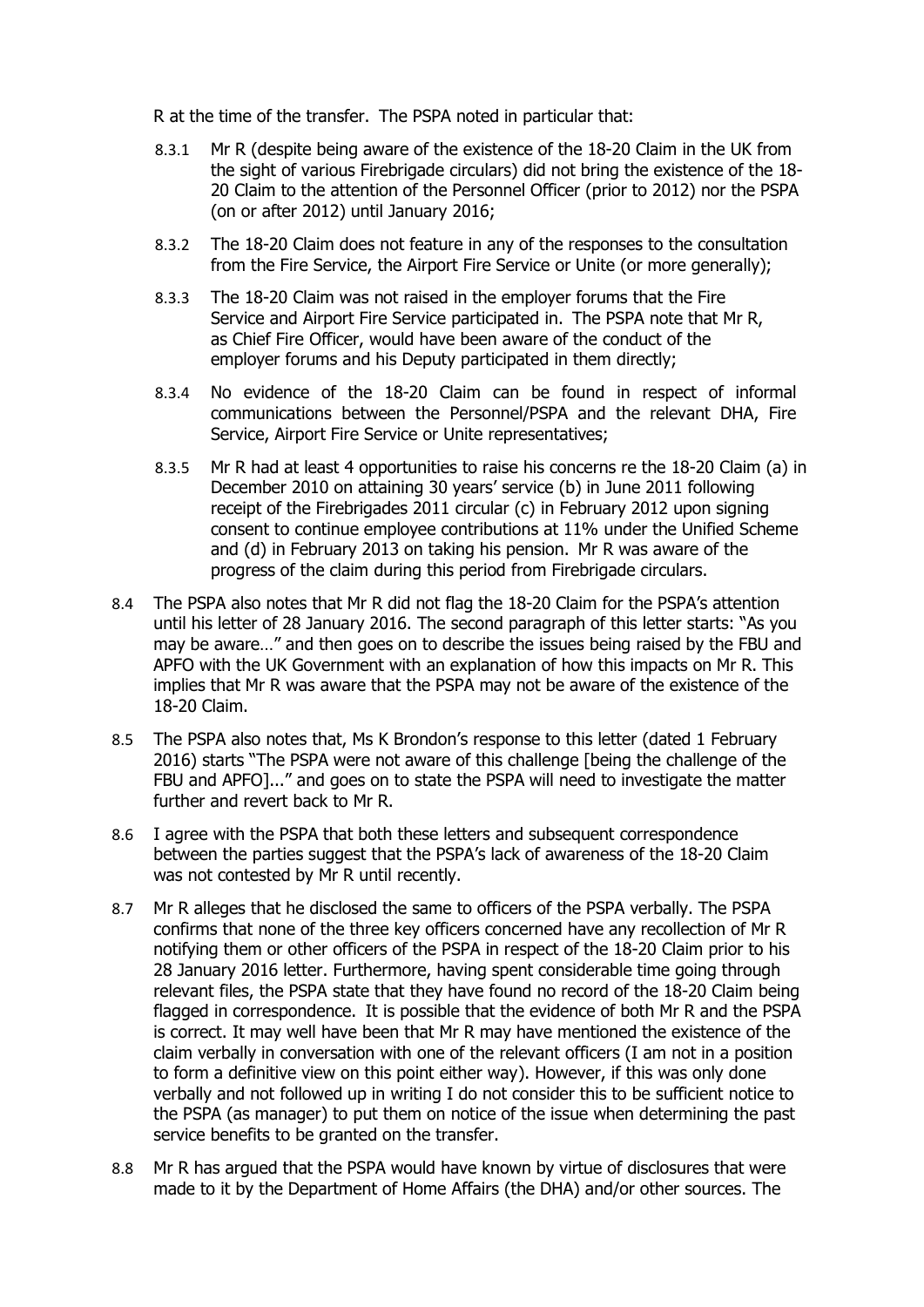PSPA notes in this regard that:

- 8.8.1 prior to becoming the scheme manager of the Unified Scheme (i.e. pre-January 2012), it was the DHA that was the scheme manager of the 1980 Scheme;
- 8.8.2 the PSPA (and, prior to that, the Personnel Office) acted merely as an administrator in respect of the 1980 Scheme and acted upon the DHA's instructions;
- 8.8.3 the pattern of disclosure (re UK Fire Service circulars and FBU information): the UK Fire Service disclosed information to the IOM Fire Service who disclosed information to the DHA who, as appropriate, disclosed information to the PSPA/Personnel Office. However, the disclosure by the DHA to the PSPA/ Personnel Office was intermittent and turned on whether specific information was relevant to a particular administrative task that the DHA required the PSPA/Personnel Office to address/consider. The PSPA have confirmed that they can find no evidence of any information pertaining to the

18-20 Claim being passed to the PSPA by the DHA or by any other party (Mr R included). While the DHA clearly were sent copies certain of the circulars I do not regard this as sufficient to fix the PSPA with notice of the existence of the 18-20 Claim for the purposes of determining benefits on the transfer in 2012.

- 8.9 Having regard to all the above evidence I consider that on the balance of probabilities the PSPA (as manager) was not aware (or did not have sufficient notice of) the existence of the 18- 20 claim at the time to put it on notice as manager and administrator of its existence.
- 8.10 In relation to the limitation point, the limitation period for Ombudsman complaints under regulation 5 of the Personal and Occupational Pension Schemes (Pensions Ombudsman) Regulations 2006 is generally 3 years from the act or omission which is the subject of the complaint but is extended if in the Ombudsman/Deputy Pensions Ombudsman's opinion the complainant was unaware of the act or omission which is the subject of the complaint or dispute until the earliest date on which the complainant became aware of the act or omission or ought in my opinion reasonably to have been aware of the act or omission which is the subject of the complaint or dispute. The Ombudsman/Deputy Pensions Ombudsman also has the ability to extend the period still further if I consider it reasonable to do so.
- 8.11 The act or omission which is the subject of the complaint or dispute for the purposes of the limitation period would have been the granting of the past and future benefits in the Unified Scheme on 1 April 2012 (as this is what on the above analysis deprived Mr R of the by analogy link). I recognise that Mr R did not understand or appreciate the effect of the creation of the Unified Scheme and transfer to the Unified Scheme on the 18-20 Claim until much later when he first raised the issue with the PSPA. Mr R was however aware that he was being granted different benefits in the Unified Scheme and that a bulk transfer of his past service benefits was being made to the Unified Scheme in the place of his existing benefits. Mr R was also far better placed to raise the issue of the possible impact of the age discrimination claim in the UK than the PSPA. Mr R could also, I understand, have opted out of the transfer and become entitled to the deferred benefits he would have been entitled to in the 1980 Scheme but this would not have been in his interest as he would no longer have been able to take benefits unreduced at 50. Given that:

8.11.1 Mr R was far better placed than the PSPA to raise this issue of the 18-20 claim